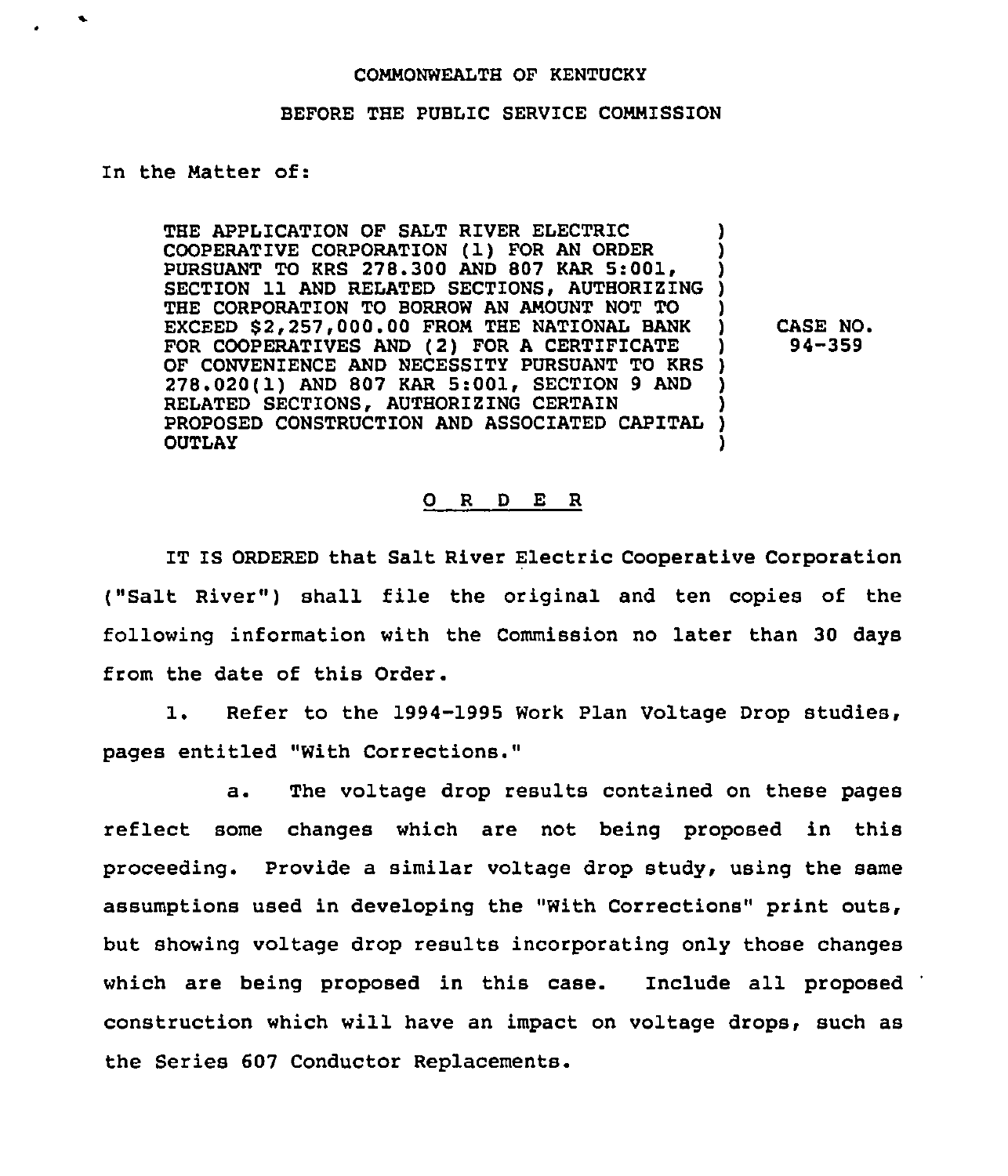b. From the results obtained above, provide <sup>a</sup> list of corrections, for feeders which contain an accumulated voltage drop exceeding 8 volts, with cost estimates, that would reduce the drop below 8 volts.

٠

c. Explain why this two-year work plan does not include correction of the voltage drops listed above.

2. Refer to the 1994-1995 Work Plan, page 2, which states in part:

Nilsoft Distribution Analysis was used to analyze the distribution circuits during the winter peak of 1992- 1993. This peak occurred in February of 1993.

a. State, in terms of NW, the February 1993 winter peak.

b. Was this peak used in developing the distribution analysis, or was customer growth combined with the February 1993 peak to obtain the 155.8 NW identified on page 20 of the work plan2

c. Has <sup>a</sup> new peak been established since February <sup>19932</sup> If so, what was the new peak demand and when did it occur2

3. Refer to the 1994-1995 Work Plan, page 31. The information on this page indicates that the replacement of 14,321,291 feet of 6a and Sa conductors will occur over twenty years. Provide more detailed information on Salt River's plans to replace its 6a and 8a conductors.

4. Provide a copy of Salt River's most recent sectionalizing study. If <sup>a</sup> list of the criteria used by Salt River to determine the locations of protective devices is not included in the study, provide it.

 $-2-$